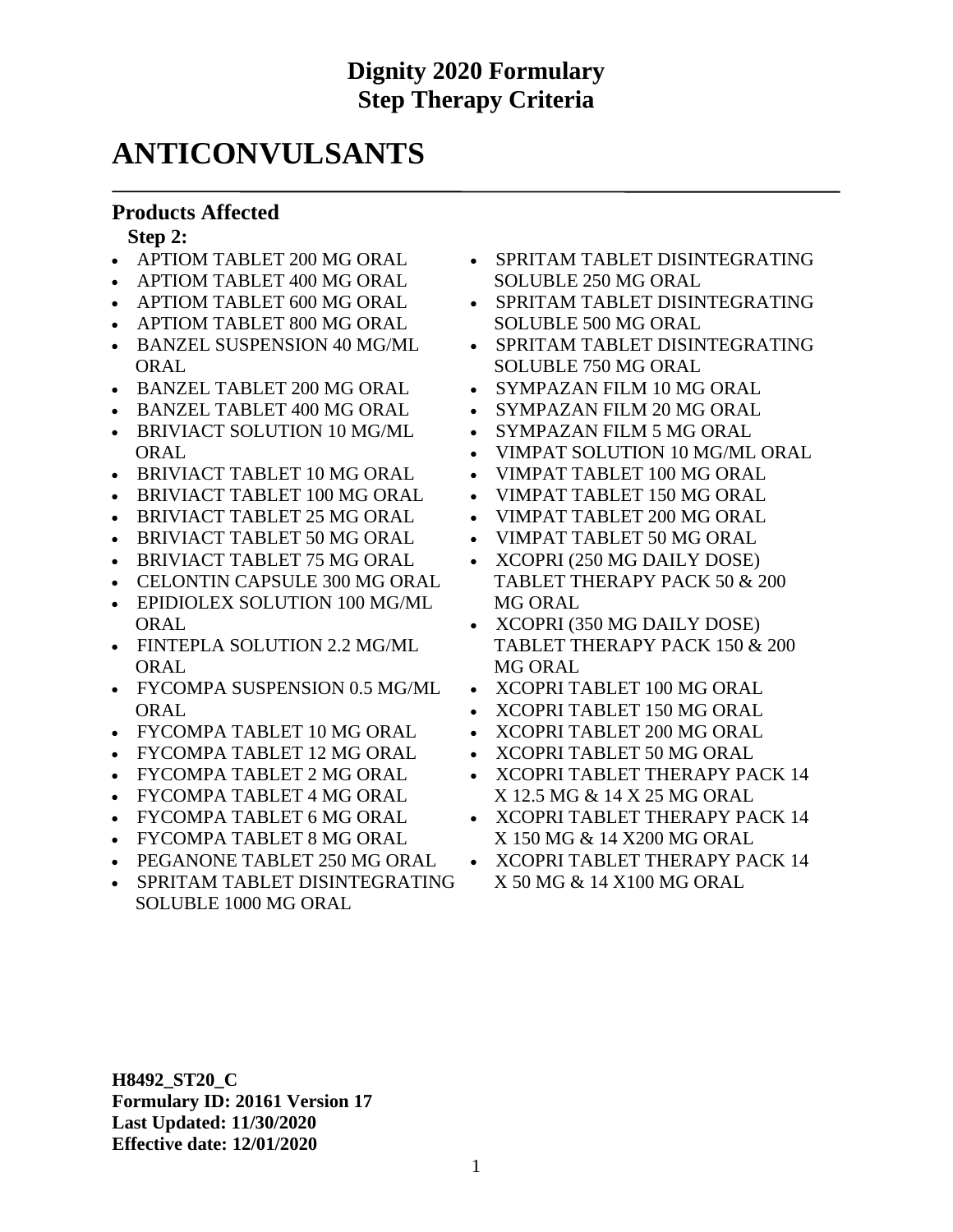#### **Details**

| Claim will pay automatically for Brand Anticonvulsants if enrollee has a<br><b>Criteria</b><br>paid claim for at least a 1 days supply of a Generic Anticonvulsant,<br>Epitol, or Roweepra in the past 365 days. Otherwise, Brand<br>Anticonvulsants require a step therapy exception request indicating: (1)<br>history of inadequate treatment response with a Generic Anticonvulsant,<br>Epitol, or Roweepra, OR (2) history of adverse event with a Generic<br>Anticonvulsant, Epitol, or Roweepra, OR (3) Generic Anticonvulsants,<br>Epitol, or Roweepra are contraindicated. |
|-------------------------------------------------------------------------------------------------------------------------------------------------------------------------------------------------------------------------------------------------------------------------------------------------------------------------------------------------------------------------------------------------------------------------------------------------------------------------------------------------------------------------------------------------------------------------------------|
|-------------------------------------------------------------------------------------------------------------------------------------------------------------------------------------------------------------------------------------------------------------------------------------------------------------------------------------------------------------------------------------------------------------------------------------------------------------------------------------------------------------------------------------------------------------------------------------|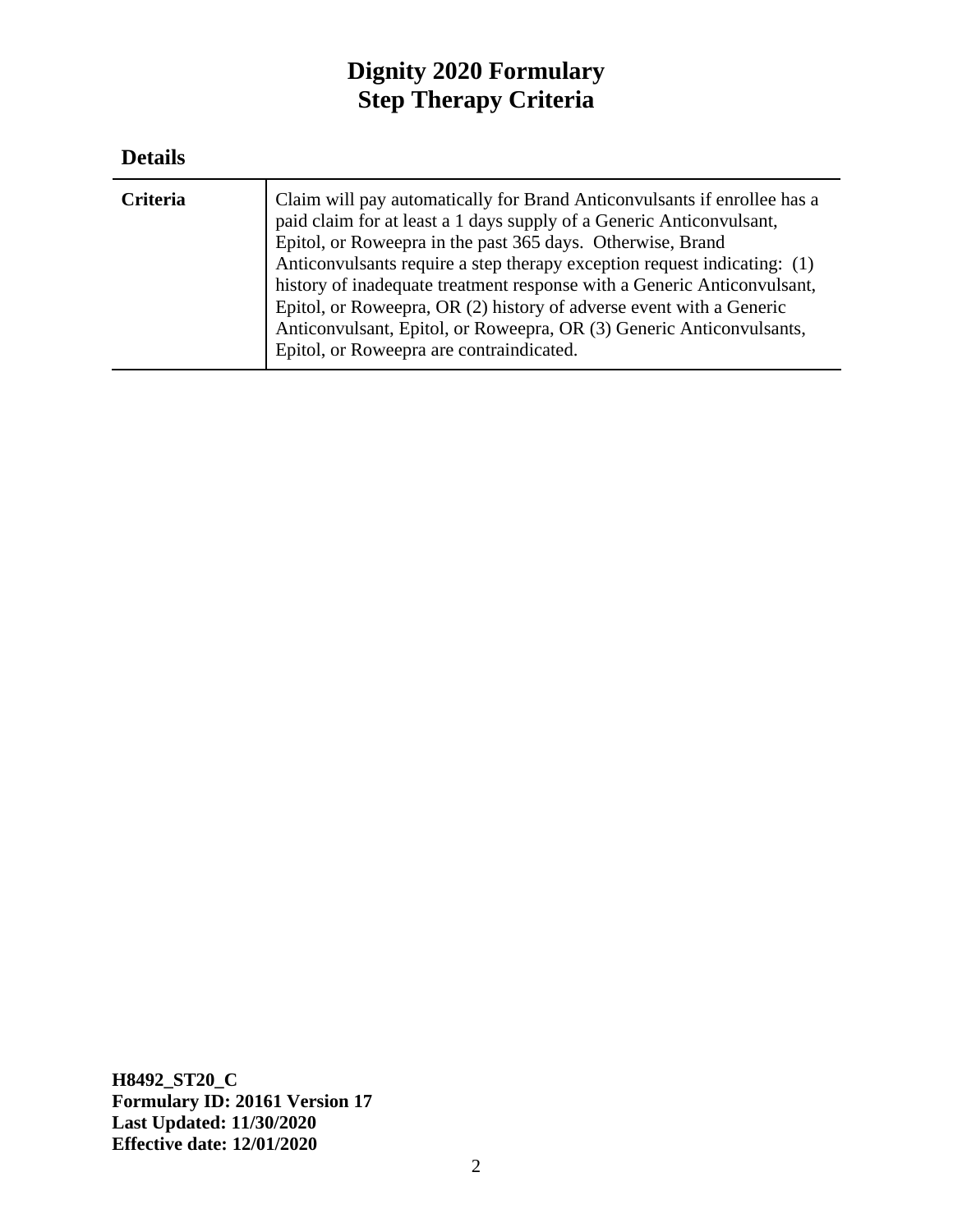## **ANTIDEPRESSANTS**

#### **Products Affected**

#### **Step 2:**

- DRIZALMA SPRINKLE CAPSULE DELAYED RELEASE SPRINKLE 20 MG ORAL
- DRIZALMA SPRINKLE CAPSULE DELAYED RELEASE SPRINKLE 30 MG ORAL
- DRIZALMA SPRINKLE CAPSULE DELAYED RELEASE SPRINKLE 40 MG ORAL
- DRIZALMA SPRINKLE CAPSULE DELAYED RELEASE SPRINKLE 60 MG ORAL
- EMSAM PATCH 24 HOUR 12 MG/24HR TRANSDERMAL
- EMSAM PATCH 24 HOUR 6 MG/24HR TRANSDERMAL
- EMSAM PATCH 24 HOUR 9 MG/24HR TRANSDERMAL
- FETZIMA CAPSULE EXTENDED RELEASE 24 HOUR 120 MG ORAL

#### • FETZIMA CAPSULE EXTENDED RELEASE 24 HOUR 20 MG ORAL

- FETZIMA CAPSULE EXTENDED RELEASE 24 HOUR 40 MG ORAL
- FETZIMA CAPSULE EXTENDED RELEASE 24 HOUR 80 MG ORAL
- FETZIMA TITRATION CAPSULE ER 24 HOUR THERAPY PACK 20 & 40 MG ORAL
- MARPLAN TABLET 10 MG ORAL
- TRINTELLIX TABLET 10 MG ORAL
- TRINTELLIX TABLET 20 MG ORAL
- TRINTELLIX TABLET 5 MG ORAL
- VIIBRYD STARTER PACK KIT 10 & 20 MG ORAL
- VIIBRYD TABLET 10 MG ORAL
- VIIBRYD TABLET 20 MG ORAL
- VIIBRYD TABLET 40 MG ORAL

#### **Details**

| <b>Criteria</b> | Claim will pay automatically for Drizalma, Fetzima, Emsam, Marplan,<br>Trintellix or Viibryd if enrollee has a paid claim for at least a 1 days<br>supply of a generic formulary antidepressant in the past 365 days.<br>Otherwise, Drizalma, Fetzima, Emsam, Marplan, Trintellix or Viibryd<br>require a step therapy exception request indicating: (1) history of<br>inadequate treatment response with Step 1 Antidepressant, OR (2) history<br>of adverse event with Step 1 Antidepressant, OR (3) Step 1<br>Antidepressant is contraindicated. |
|-----------------|-----------------------------------------------------------------------------------------------------------------------------------------------------------------------------------------------------------------------------------------------------------------------------------------------------------------------------------------------------------------------------------------------------------------------------------------------------------------------------------------------------------------------------------------------------|
|                 |                                                                                                                                                                                                                                                                                                                                                                                                                                                                                                                                                     |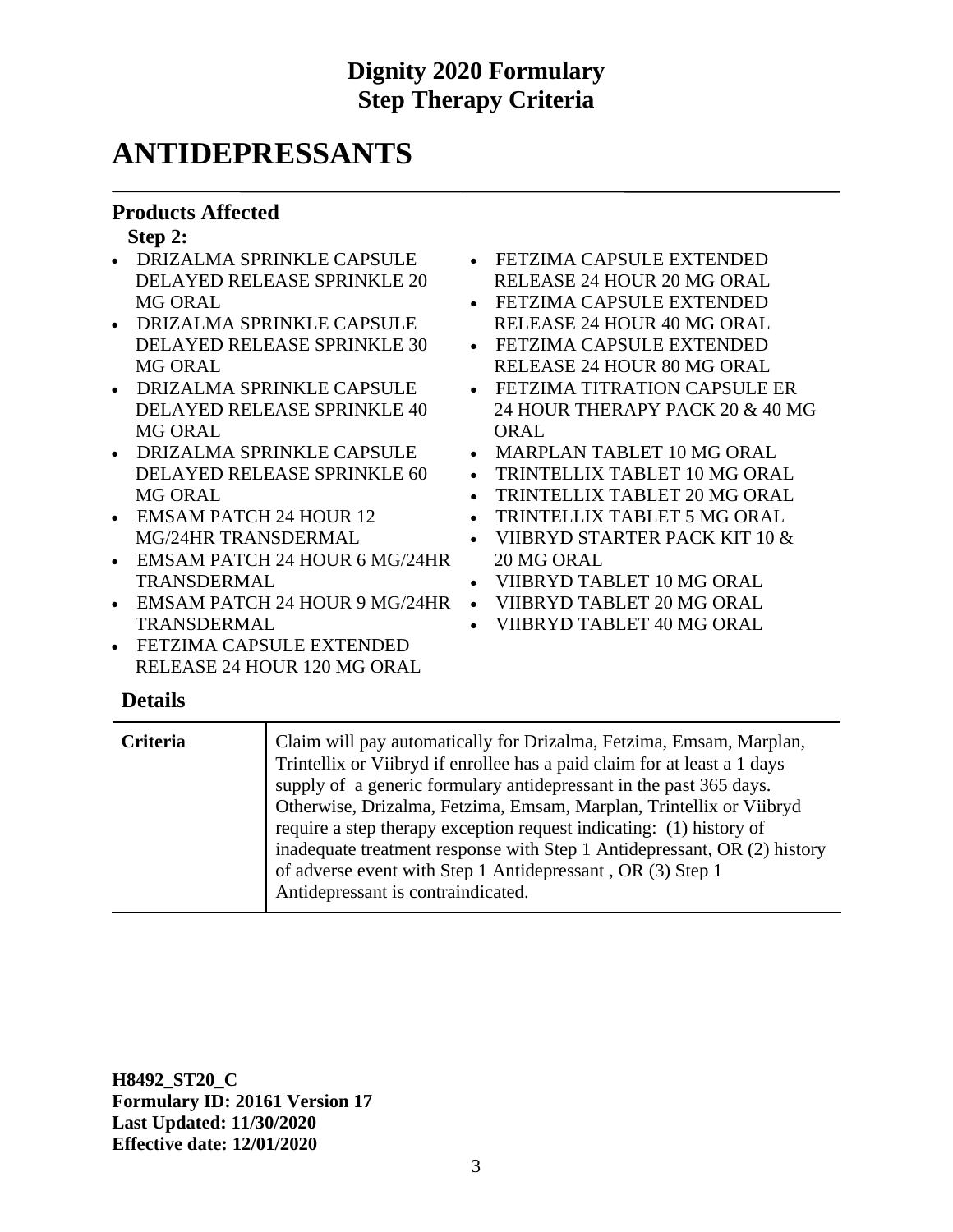# **ATYPICALS**

#### **Products Affected**

#### **Step 2:**

- ABILIFY MAINTENA PREFILLED SYRINGE 300 MG INTRAMUSCULAR
- ABILIFY MAINTENA PREFILLED SYRINGE 400 MG INTRAMUSCULAR
- ABILIFY MAINTENA SUSPENSION RECONSTITUTED ER 300 MG INTRAMUSCULAR
- ABILIFY MAINTENA SUSPENSION RECONSTITUTED ER 400 MG INTRAMUSCULAR
- ABILIFY MYCITE TABLET 10 MG **ORAL**
- ABILIFY MYCITE TABLET 15 MG **ORAL**
- ABILIFY MYCITE TABLET 2 MG **ORAL**
- ABILIFY MYCITE TABLET 20 MG ORAL
- ABILIFY MYCITE TABLET 30 MG ORAL
- ABILIFY MYCITE TABLET 5 MG ORAL
- CAPLYTA CAPSULE 42 MG ORAL
- *clozapine tablet 100 mg oral*
- *clozapine tablet 200 mg oral*
- *clozapine tablet dispersible 100 mg oral*
- *clozapine tablet dispersible 12.5 mg oral*
- *clozapine tablet dispersible 150 mg oral*
- *clozapine tablet dispersible 200 mg oral*
- *clozapine tablet dispersible 25 mg oral*
- FANAPT TABLET 1 MG ORAL
- FANAPT TABLET 10 MG ORAL
- FANAPT TABLET 12 MG ORAL
- FANAPT TABLET 2 MG ORAL
- FANAPT TABLET 4 MG ORAL
- FANAPT TABLET 6 MG ORAL
- FANAPT TABLET 8 MG ORAL

**H8492\_ST20\_C Formulary ID: 20161 Version 17 Last Updated: 11/30/2020 Effective date: 12/01/2020**

- FANAPT TITRATION PACK TABLET 1 & 2 & 4 & 6 MG ORAL
- INVEGA SUSTENNA SUSPENSION PREFILLED SYRINGE 117 MG/0.75ML INTRAMUSCULAR
- INVEGA SUSTENNA SUSPENSION PREFILLED SYRINGE 156 MG/ML INTRAMUSCULAR
- INVEGA SUSTENNA SUSPENSION PREFILLED SYRINGE 234 MG/1.5ML INTRAMUSCULAR
- INVEGA SUSTENNA SUSPENSION PREFILLED SYRINGE 39 MG/0.25ML INTRAMUSCULAR
- INVEGA SUSTENNA SUSPENSION PREFILLED SYRINGE 78 MG/0.5ML INTRAMUSCULAR
- INVEGA TRINZA SUSPENSION PREFILLED SYRINGE 273 MG/0.875ML INTRAMUSCULAR
- INVEGA TRINZA SUSPENSION PREFILLED SYRINGE 410
- MG/1.315ML INTRAMUSCULAR • INVEGA TRINZA SUSPENSION PREFILLED SYRINGE 546 MG/1.75ML INTRAMUSCULAR
- INVEGA TRINZA SUSPENSION
- PREFILLED SYRINGE 819 MG/2.625ML INTRAMUSCULAR
- LATUDA TABLET 120 MG ORAL
- LATUDA TABLET 20 MG ORAL
- LATUDA TABLET 40 MG ORAL
- LATUDA TABLET 60 MG ORAL
- LATUDA TABLET 80 MG ORAL
- REXULTI TABLET 0.25 MG ORAL
- REXULTI TABLET 0.5 MG ORAL
- REXULTI TABLET 1 MG ORAL
- REXULTI TABLET 2 MG ORAL

4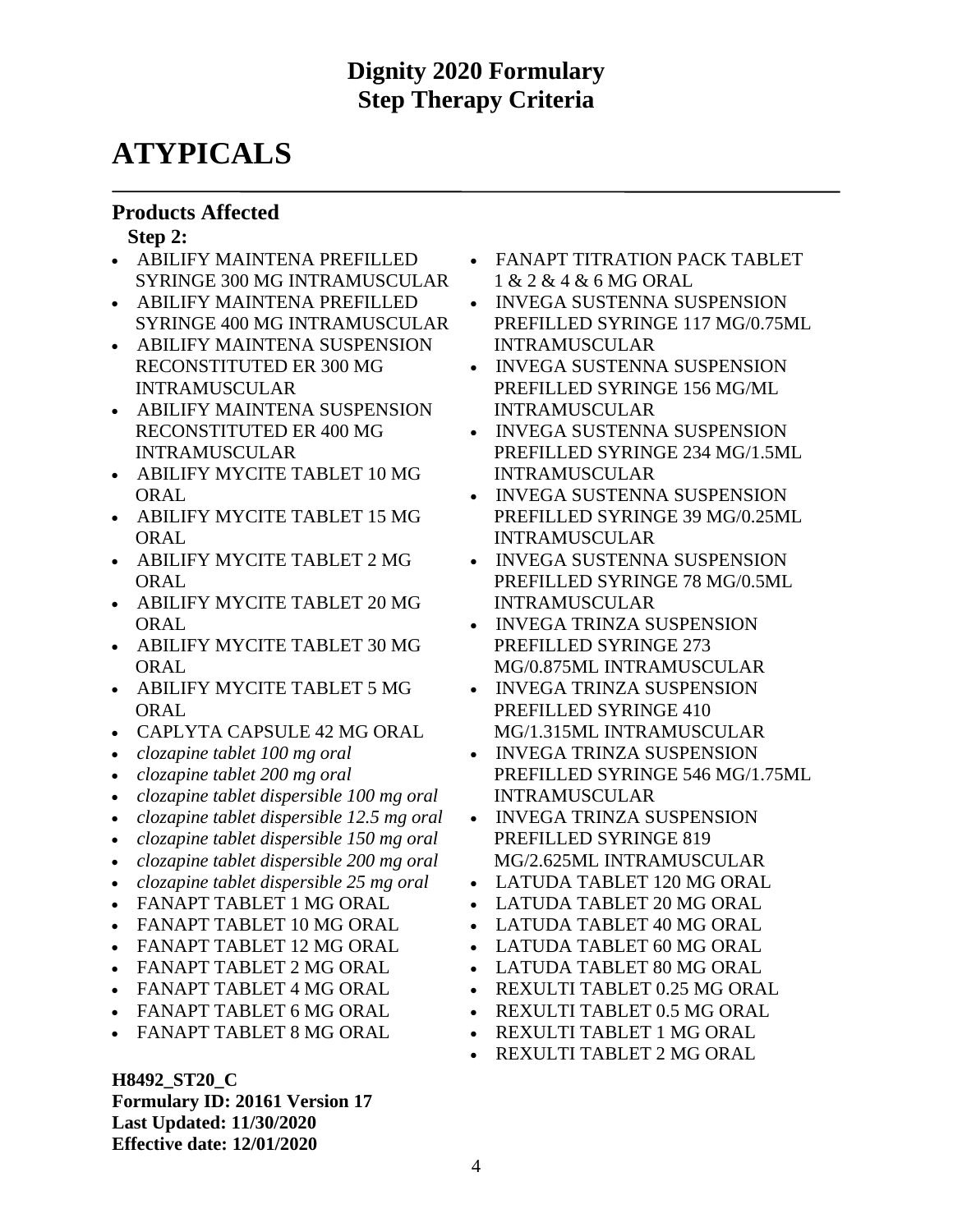- REXULTI TABLET 3 MG ORAL
- REXULTI TABLET 4 MG ORAL
- RISPERDAL CONSTA SUSPENSION RECONSTITUTED ER 12.5 MG INTRAMUSCULAR
- RISPERDAL CONSTA SUSPENSION RECONSTITUTED ER 25 MG INTRAMUSCULAR
- RISPERDAL CONSTA SUSPENSION RECONSTITUTED ER 37.5 MG INTRAMUSCULAR
- RISPERDAL CONSTA SUSPENSION RECONSTITUTED ER 50 MG INTRAMUSCULAR
- SAPHRIS TABLET SUBLINGUAL 10 MG SUBLINGUAL
- SAPHRIS TABLET SUBLINGUAL 2.5 MG SUBLINGUAL
- SAPHRIS TABLET SUBLINGUAL 5 MG SUBLINGUAL
- SECUADO PATCH 24 HOUR 3.8 MG/24HR TRANSDERMAL
- SECUADO PATCH 24 HOUR 5.7 MG/24HR TRANSDERMAL
- SECUADO PATCH 24 HOUR 7.6 MG/24HR TRANSDERMAL
- VERSACLOZ SUSPENSION 50 MG/ML **ORAL**
- VRAYLAR CAPSULE 1.5 MG ORAL
- VRAYLAR CAPSULE 3 MG ORAL
- VRAYLAR CAPSULE 4.5 MG ORAL
- VRAYLAR CAPSULE 6 MG ORAL
- VRAYLAR CAPSULE THERAPY PACK 1.5 & 3 MG ORAL
- ZYPREXA RELPREVV SUSPENSION RECONSTITUTED 210 MG INTRAMUSCULAR

#### **Details**

| <b>Criteria</b> | Claim will pay automatically for brand atypical antipsychotics if enrollee<br>has a paid claim for at least a 1 days supply of 2 generic formulary<br>atypicals in the past 365 days. Otherwise, Non-Preferred Antipsychotics<br>require a step therapy exception request indicating any ONE of the<br>following (1) Diagnosis that is not covered by generic formulary<br>products, OR (2) History of inadequate treatment response with generic<br>formulary products, OR (3) History of adverse event with generic<br>formulary products, OR (4) Generic formulary products are<br>contraindicated |
|-----------------|-------------------------------------------------------------------------------------------------------------------------------------------------------------------------------------------------------------------------------------------------------------------------------------------------------------------------------------------------------------------------------------------------------------------------------------------------------------------------------------------------------------------------------------------------------------------------------------------------------|
|-----------------|-------------------------------------------------------------------------------------------------------------------------------------------------------------------------------------------------------------------------------------------------------------------------------------------------------------------------------------------------------------------------------------------------------------------------------------------------------------------------------------------------------------------------------------------------------------------------------------------------------|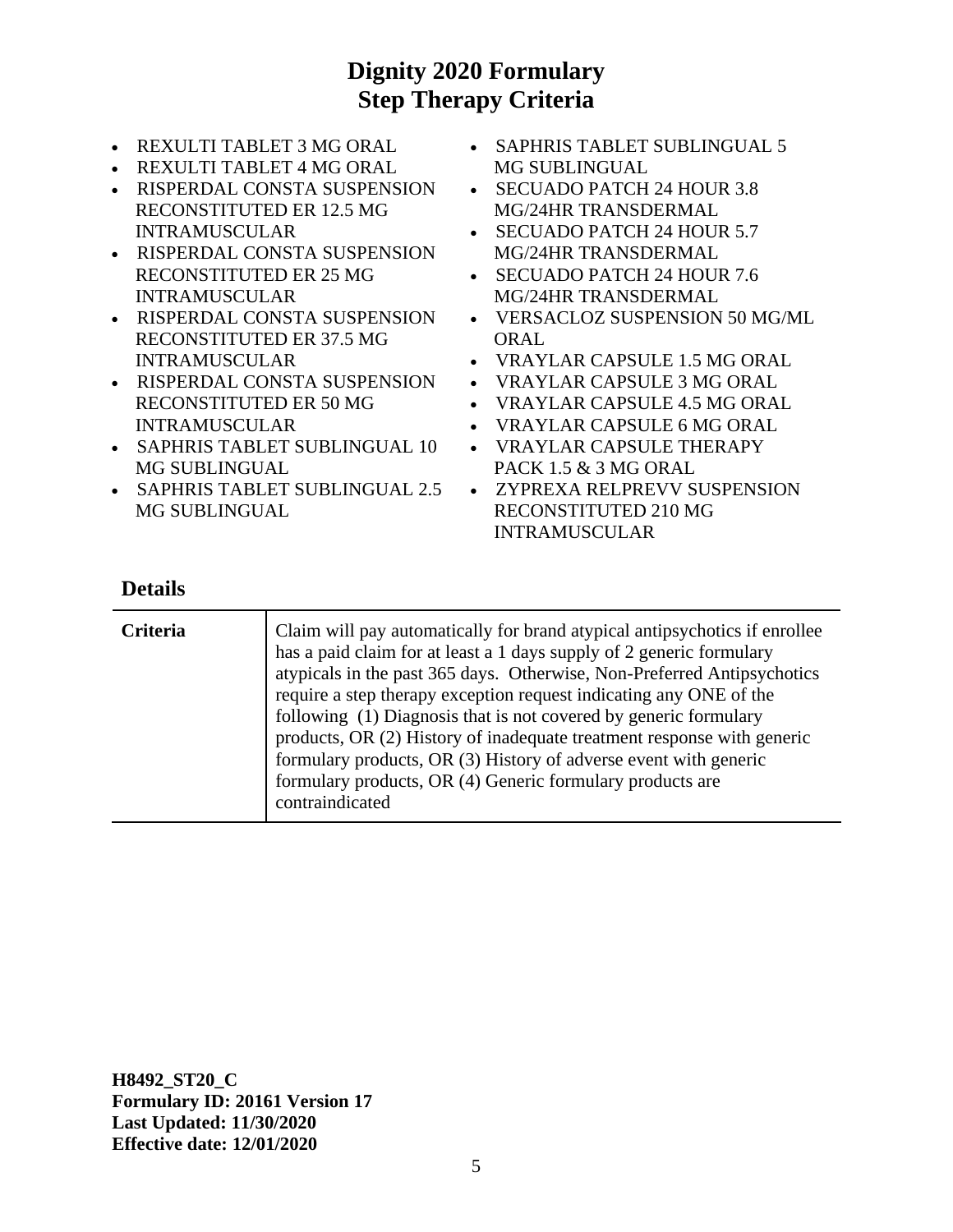## **CNS STIMULANTS**

#### **Products Affected**

#### **Step 2:**

- *atomoxetine hcl capsule 10 mg oral*
- *atomoxetine hcl capsule 100 mg oral*
- *atomoxetine hcl capsule 18 mg oral*
- *atomoxetine hcl capsule 25 mg oral*

#### **Details**

- *atomoxetine hcl capsule 40 mg oral*
- *atomoxetine hcl capsule 60 mg oral*
- *atomoxetine hcl capsule 80 mg oral*

| <b>Criteria</b> | Claim will pay automatically for ATOMOXETINE if enrollee has paid<br>claims history for any one of the following formulary CNS stimulants:<br>amphetamine salts, dexmethylphenidate, dextroamphetamine,<br>methylphenidate OR guanfacine ER. Otherwise, ATOMOXETINE<br>requires a step therapy exception request indicating: (1) history of<br>inadequate treatment response with amphetamine salts,<br>dexmethylphenidate, dextroamphetaminemethylphenidate, OR<br>guanfacine ER OR (2) history of adverse event with amphetamine salts,<br>dexmethylphenidate, dextroamphetamine, methylphenidate, OR<br>guanfacine ER OR (3) amphetamine salts, dexmethylphenidate,<br>dextroamphetamine, methylphenidate OR guanfacine ER is<br>contraindicated. |
|-----------------|------------------------------------------------------------------------------------------------------------------------------------------------------------------------------------------------------------------------------------------------------------------------------------------------------------------------------------------------------------------------------------------------------------------------------------------------------------------------------------------------------------------------------------------------------------------------------------------------------------------------------------------------------------------------------------------------------------------------------------------------------|
|-----------------|------------------------------------------------------------------------------------------------------------------------------------------------------------------------------------------------------------------------------------------------------------------------------------------------------------------------------------------------------------------------------------------------------------------------------------------------------------------------------------------------------------------------------------------------------------------------------------------------------------------------------------------------------------------------------------------------------------------------------------------------------|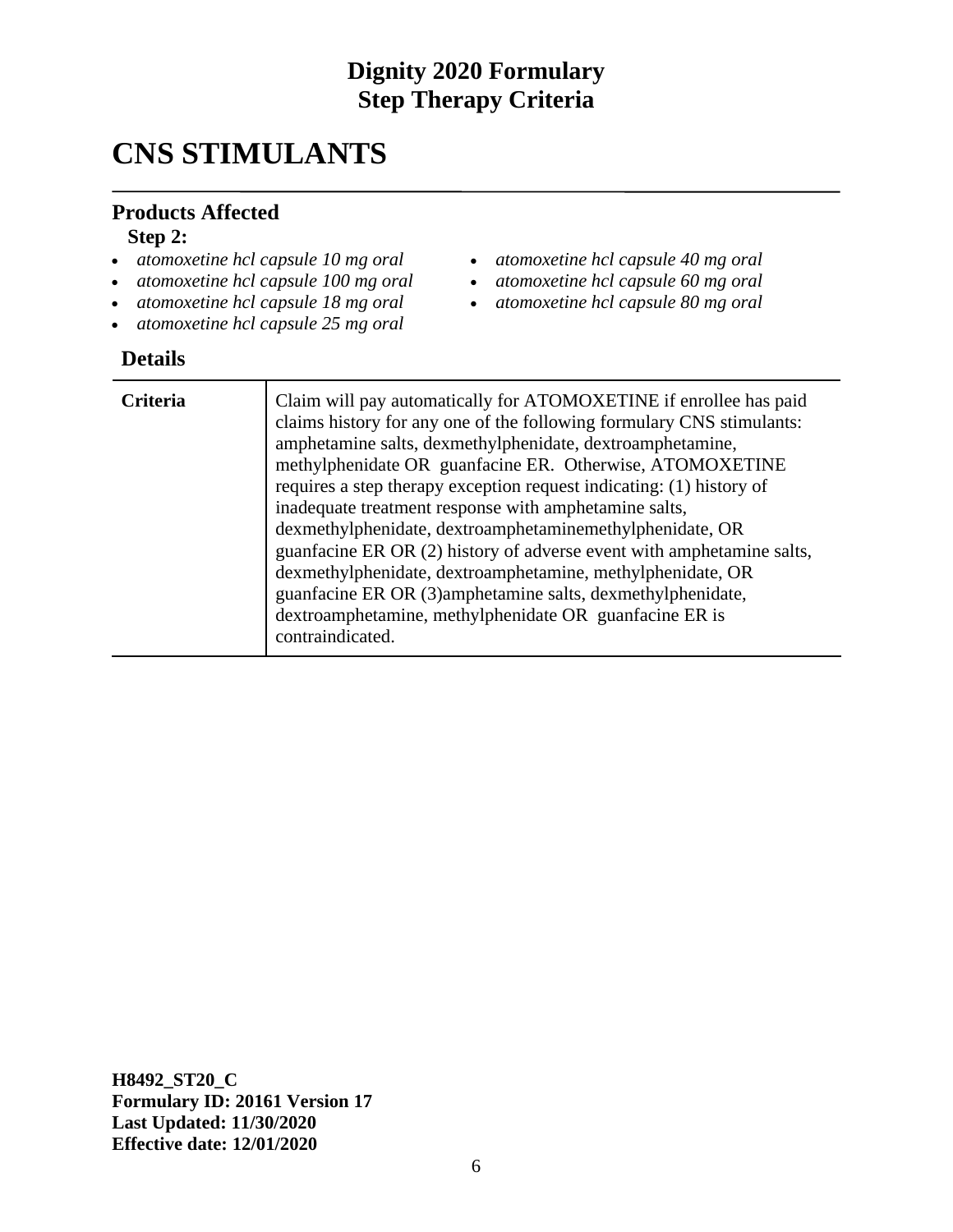# **PPI**

#### **Products Affected**

#### **Step 2:**

- DEXILANT CAPSULE DELAYED RELEASE 30 MG ORAL
- DEXILANT CAPSULE DELAYED RELEASE 60 MG ORAL

#### **Details**

| Criteria | Claim will pay automatically for Dexilant if the enrollee has paid claims<br>history of any 1 days supply of any single Step 1 agent in the member's<br>overall utilization history (lifetime). Step 1 Drugs are: esomeprazole,<br>omeprazole, pantoprazole. Otherwise, Dexilant requires a step therapy<br>exception request indicating: (1) history of inadequate treatment response<br>with Step 1 Drugs OR (2) history of adverse event with Step 1 Drugs OR<br>(3) Step 1 Drugs are contraindicated |
|----------|----------------------------------------------------------------------------------------------------------------------------------------------------------------------------------------------------------------------------------------------------------------------------------------------------------------------------------------------------------------------------------------------------------------------------------------------------------------------------------------------------------|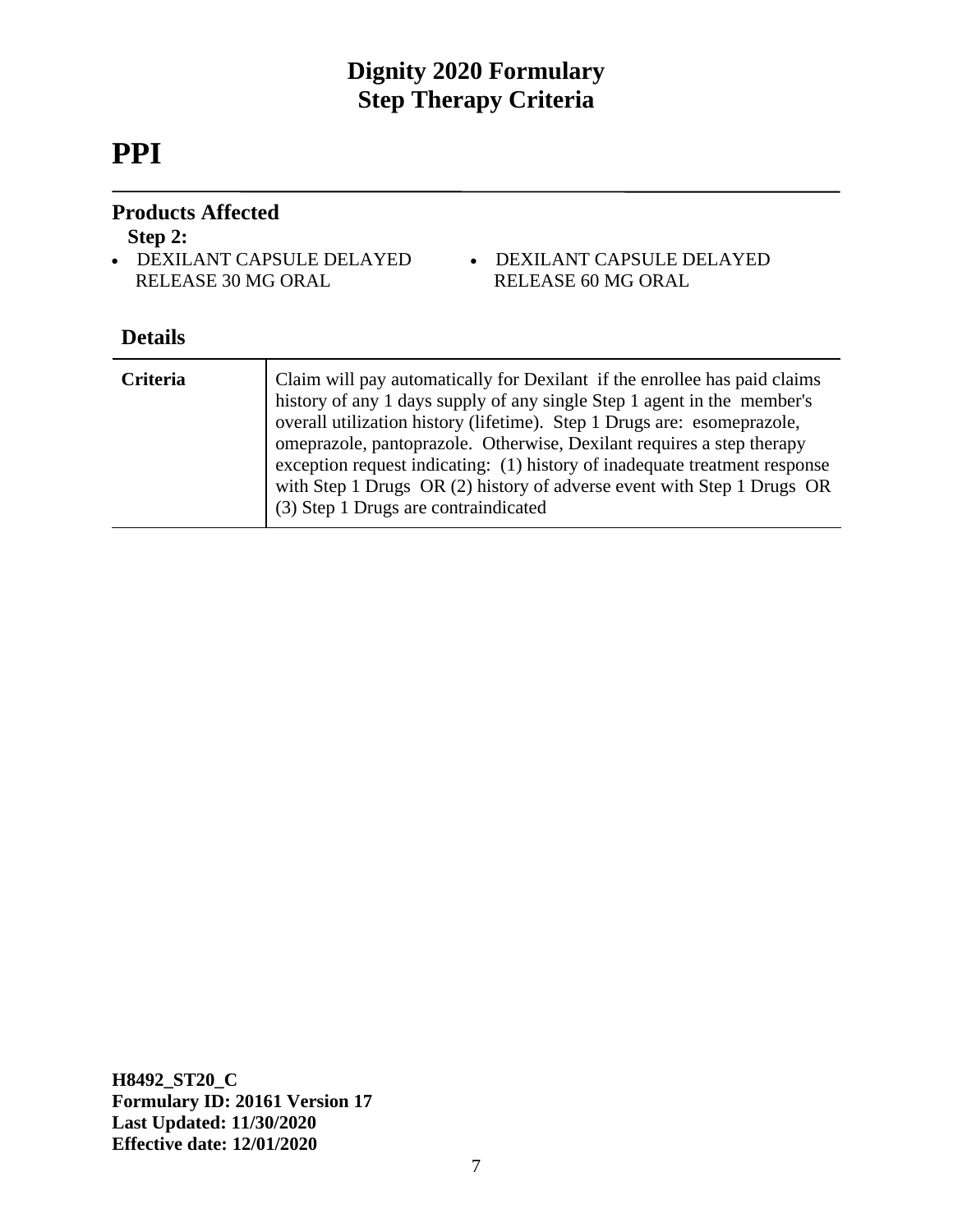## **RYTARY**

#### **Products Affected**

#### **Step 2:**

- RYTARY CAPSULE EXTENDED RELEASE 23.75-95 MG ORAL
- RYTARY CAPSULE EXTENDED RELEASE 36.25-145 MG ORAL
- RYTARY CAPSULE EXTENDED
	- RELEASE 48.75-195 MG ORAL
- RYTARY CAPSULE EXTENDED
- RELEASE 61.25-245 MG ORAL

#### **Details**

| <b>Criteria</b> | Claim will pay automatically for Rytary if enrollee has a paid claim for at<br>least a 1 days supply of generic Carbidopa/Levodopa or<br>Carbidopa/Levodopa/Entacapone in the member's overall utilization<br>history (lifetime). Otherwise, Rytary requires a step therapy exception<br>request indicating: (1) history of inadequate treatment response with<br>Carbidopa/Levodopa or Carbidopa/Levodopa/Entacapone, OR (2) history<br>of adverse event with Carbidopa/Levodopa or<br>Carbidopa/Levodopa/Entacapone, OR (3) Carbidopa/Levodopa or<br>Carbidopa/Levodopa/Entacapone is contraindicated. |
|-----------------|----------------------------------------------------------------------------------------------------------------------------------------------------------------------------------------------------------------------------------------------------------------------------------------------------------------------------------------------------------------------------------------------------------------------------------------------------------------------------------------------------------------------------------------------------------------------------------------------------------|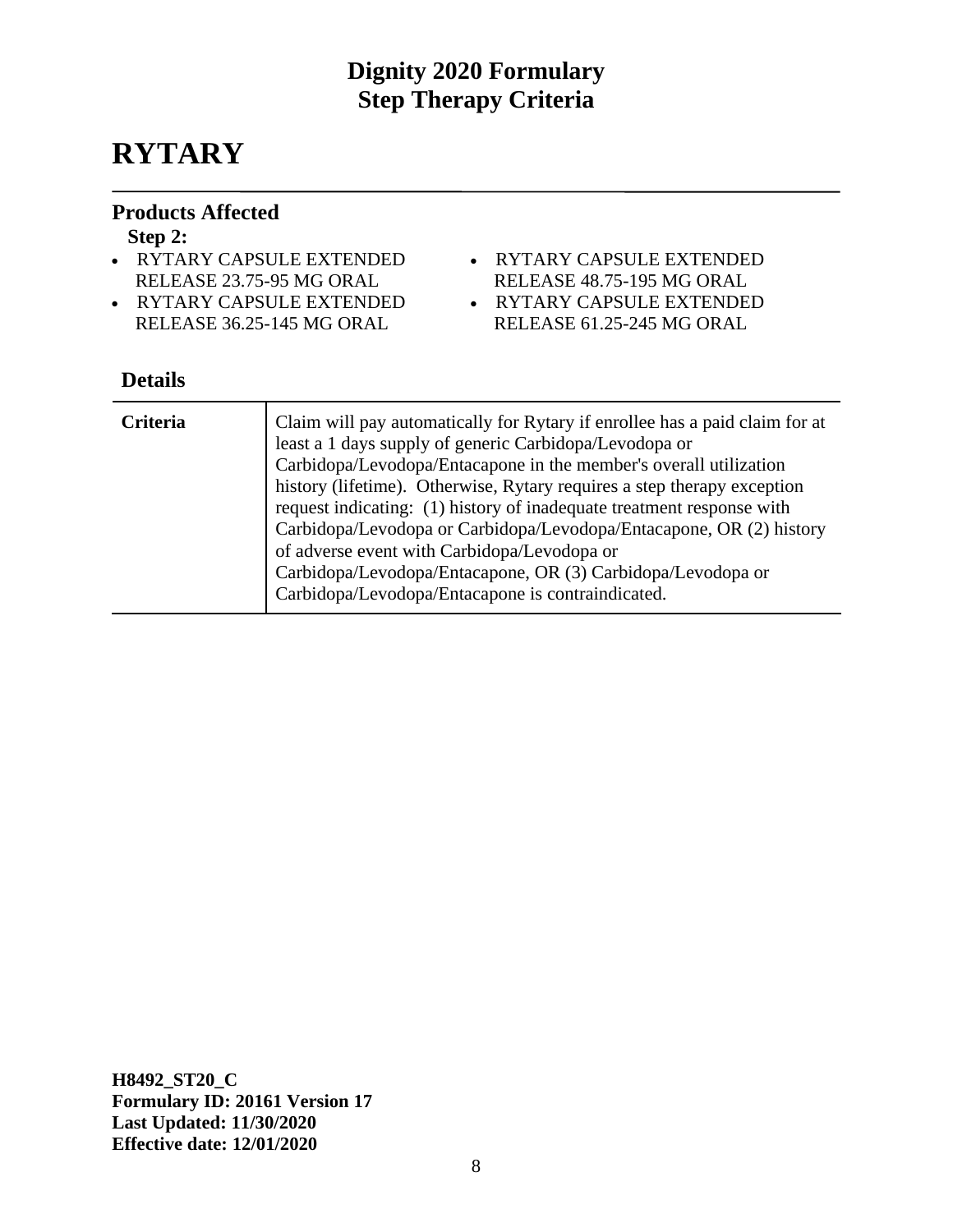## **Index of Drugs/Alphabetical Listing**

#### **A**

| ABILIFY MAINTENA PREFILLED                                                   |
|------------------------------------------------------------------------------|
| SYRINGE 300 MG INTRAMUSCULAR                                                 |
|                                                                              |
| <b>ABILIFY MAINTENA PREFILLED</b>                                            |
| SYRINGE 400 MG INTRAMUSCULAR                                                 |
|                                                                              |
| <b>ABILIFY MAINTENA SUSPENSION</b>                                           |
| RECONSTITUTED ER 300 MG                                                      |
| INTRAMUSCULAR  4, 5                                                          |
| <b>ABILIFY MAINTENA SUSPENSION</b>                                           |
| RECONSTITUTED ER 400 MG                                                      |
| <b>INTRAMUSCULAR</b> 4, 5                                                    |
| ABILIFY MYCITE TABLET 10 MG                                                  |
|                                                                              |
|                                                                              |
|                                                                              |
| ABILIFY MYCITE TABLET 2 MG ORAL                                              |
|                                                                              |
|                                                                              |
|                                                                              |
| ABILIFY MYCITE TABLET 30 MG                                                  |
|                                                                              |
| ABILIFY MYCITE TABLET 5 MG ORAL                                              |
|                                                                              |
| APTIOM TABLET 200 MG ORAL 1, 2                                               |
| APTIOM TABLET 400 MG ORAL 1, 2                                               |
| APTIOM TABLET 600 MG ORAL 1, 2                                               |
| APTIOM TABLET 800 MG ORAL  1, 2                                              |
| atomoxetine hcl capsule 10 mg oral 6                                         |
| atomoxetine hcl capsule 100 mg oral 6                                        |
| atomoxetine hcl capsule 18 mg oral 6<br>atomoxetine hcl capsule 25 mg oral 6 |
|                                                                              |
| atomoxetine hcl capsule 60 mg oral 6                                         |
| atomoxetine hcl capsule 80 mg oral 6                                         |
| B                                                                            |
| <b>BANZEL SUSPENSION 40 MG/ML</b>                                            |
|                                                                              |
|                                                                              |
| H8492_ST20_C                                                                 |
| <b>Formulary ID: 20161 Version 17</b>                                        |

**Last Updated: 11/30/2020 Effective date: 12/01/2020**

| BANZEL TABLET 200 MG ORAL  1, 2                |
|------------------------------------------------|
| BANZEL TABLET 400 MG ORAL  1, 2                |
| BRIVIACT SOLUTION 10 MG/ML ORAL                |
|                                                |
| BRIVIACT TABLET 10 MG ORAL  1, 2               |
| BRIVIACT TABLET 100 MG ORAL  1, 2              |
| BRIVIACT TABLET 25 MG ORAL  1, 2               |
| BRIVIACT TABLET 50 MG ORAL  1, 2               |
| BRIVIACT TABLET 75 MG ORAL  1, 2               |
| C                                              |
| CAPLYTA CAPSULE 42 MG ORAL 4, 5                |
| CELONTIN CAPSULE 300 MG ORAL 1, 2              |
| clozapine tablet 100 mg oral  4, 5             |
| clozapine tablet 200 mg oral  4, 5             |
| clozapine tablet dispersible 100 mg oral. 4, 5 |
| clozapine tablet dispersible 12.5 mg oral 4, 5 |
| clozapine tablet dispersible 150 mg oral. 4, 5 |
| clozapine tablet dispersible 200 mg oral. 4, 5 |
| clozapine tablet dispersible 25 mg oral 4, 5   |
| D                                              |
| <b>DEXILANT CAPSULE DELAYED</b>                |
|                                                |
| DEXILANT CAPSULE DELAYED                       |
|                                                |
|                                                |
| DRIZALMA SPRINKLE CAPSULE                      |
| DELAYED RELEASE SPRINKLE 20                    |
|                                                |
| DRIZALMA SPRINKLE CAPSULE                      |
| DELAYED RELEASE SPRINKLE 30                    |
| 3                                              |
| DRIZALMA SPRINKLE CAPSULE                      |
| <b>DELAYED RELEASE SPRINKLE 40</b>             |
| $\ldots$ 3<br>MG ORAL                          |
| DRIZALMA SPRINKLE CAPSULE                      |
| DELAYED RELEASE SPRINKLE 60                    |
|                                                |
| E                                              |
| EMSAM PATCH 24 HOUR 12 MG/24HR                 |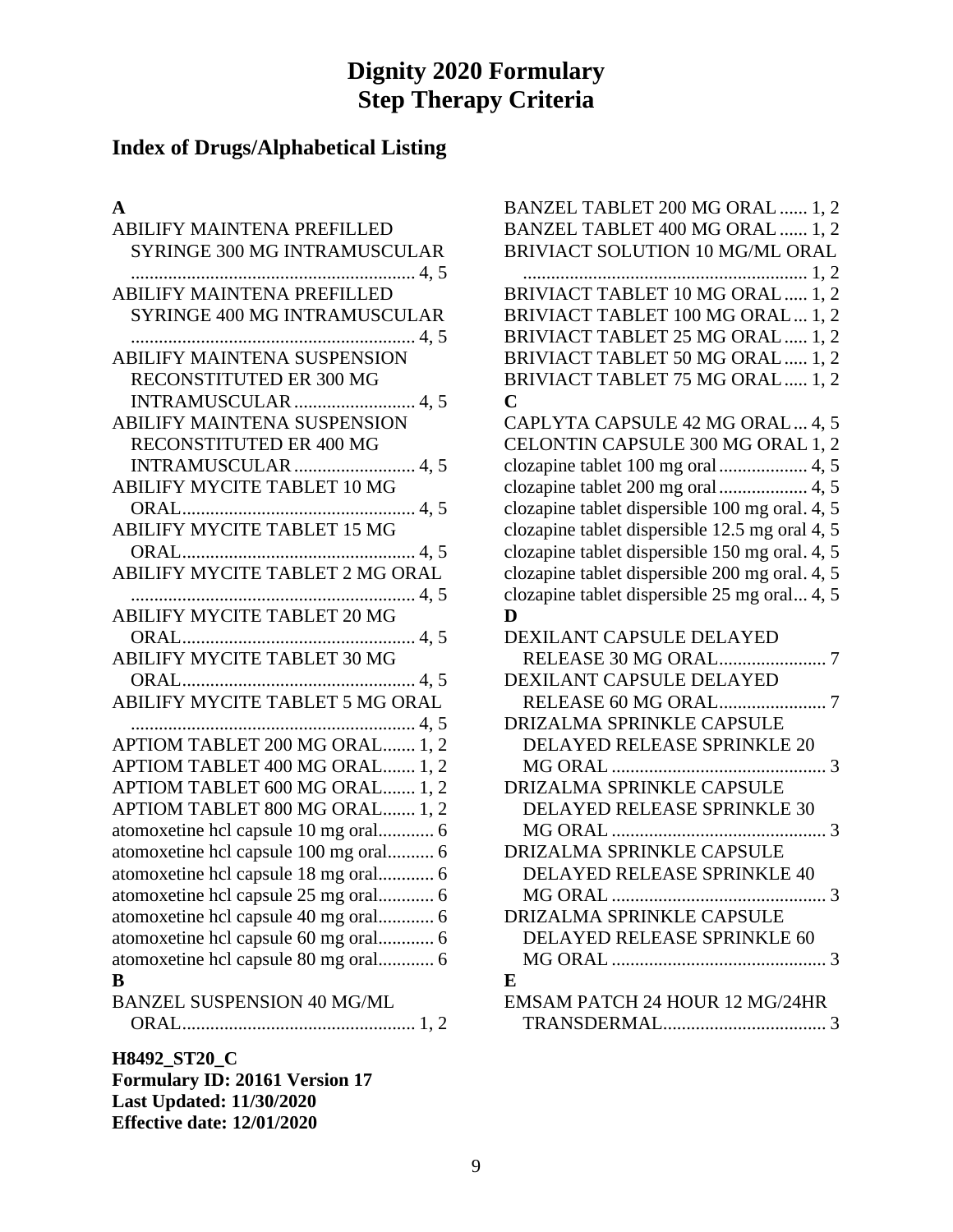| EMSAM PATCH 24 HOUR 6 MG/24HR     |
|-----------------------------------|
|                                   |
| EMSAM PATCH 24 HOUR 9 MG/24HR     |
|                                   |
| EPIDIOLEX SOLUTION 100 MG/ML      |
|                                   |
| F                                 |
| FANAPT TABLET 1 MG ORAL  4, 5     |
| FANAPT TABLET 10 MG ORAL  4, 5    |
| FANAPT TABLET 12 MG ORAL  4, 5    |
| FANAPT TABLET 2 MG ORAL  4, 5     |
| FANAPT TABLET 4 MG ORAL  4, 5     |
| FANAPT TABLET 6 MG ORAL  4, 5     |
| FANAPT TABLET 8 MG ORAL  4, 5     |
| FANAPT TITRATION PACK TABLET 1    |
|                                   |
| FETZIMA CAPSULE EXTENDED          |
| RELEASE 24 HOUR 120 MG ORAL  3    |
| <b>FETZIMA CAPSULE EXTENDED</b>   |
| RELEASE 24 HOUR 20 MG ORAL  3     |
| FETZIMA CAPSULE EXTENDED          |
| RELEASE 24 HOUR 40 MG ORAL  3     |
| FETZIMA CAPSULE EXTENDED          |
| RELEASE 24 HOUR 80 MG ORAL  3     |
| FETZIMA TITRATION CAPSULE ER 24   |
| HOUR THERAPY PACK 20 & 40 MG      |
| ORAL<br>. 3                       |
| FINTEPLA SOLUTION 2.2 MG/ML       |
|                                   |
| FYCOMPA SUSPENSION 0.5 MG/ML      |
|                                   |
| FYCOMPA TABLET 10 MG ORAL 1, 2    |
| FYCOMPA TABLET 12 MG ORAL 1, 2    |
| FYCOMPA TABLET 2 MG ORAL 1, 2     |
| FYCOMPA TABLET 4 MG ORAL 1, 2     |
| FYCOMPA TABLET 6 MG ORAL 1, 2     |
| FYCOMPA TABLET 8 MG ORAL 1, 2     |
| I                                 |
| <b>INVEGA SUSTENNA SUSPENSION</b> |
| PREFILLED SYRINGE 117             |
| MG/0.75ML INTRAMUSCULAR 4, 5      |

| <b>INVEGA SUSTENNA SUSPENSION</b> |
|-----------------------------------|
| PREFILLED SYRINGE 156 MG/ML       |
| INTRAMUSCULAR  4, 5               |
| <b>INVEGA SUSTENNA SUSPENSION</b> |
| PREFILLED SYRINGE 234 MG/1.5ML    |
| INTRAMUSCULAR  4, 5               |
| <b>INVEGA SUSTENNA SUSPENSION</b> |
| PREFILLED SYRINGE 39 MG/0.25ML    |
| INTRAMUSCULAR  4, 5               |
| <b>INVEGA SUSTENNA SUSPENSION</b> |
| PREFILLED SYRINGE 78 MG/0.5ML     |
| INTRAMUSCULAR  4, 5               |
| INVEGA TRINZA SUSPENSION          |
| PREFILLED SYRINGE 273             |
| MG/0.875ML INTRAMUSCULAR 4, 5     |
| <b>INVEGA TRINZA SUSPENSION</b>   |
| PREFILLED SYRINGE 410             |
| MG/1.315ML INTRAMUSCULAR 4, 5     |
| INVEGA TRINZA SUSPENSION          |
| PREFILLED SYRINGE 546             |
| MG/1.75ML INTRAMUSCULAR 4, 5      |
| <b>INVEGA TRINZA SUSPENSION</b>   |
| PREFILLED SYRINGE 819             |
| MG/2.625ML INTRAMUSCULAR 4, 5     |
| L                                 |
| LATUDA TABLET 120 MG ORAL  4, 5   |
| LATUDA TABLET 20 MG ORAL  4, 5    |
| LATUDA TABLET 40 MG ORAL  4, 5    |
| LATUDA TABLET 60 MG ORAL  4, 5    |
| LATUDA TABLET 80 MG ORAL  4, 5    |
| $\mathbf M$                       |
| MARPLAN TABLET 10 MG ORAL  3      |
| P                                 |
| PEGANONE TABLET 250 MG ORAL 1, 2  |
| $\overline{\mathbf{R}}$           |
| REXULTI TABLET 0.25 MG ORAL 4, 5  |
| REXULTI TABLET 0.5 MG ORAL 4, 5   |
| REXULTI TABLET 1 MG ORAL 4, 5     |
| REXULTI TABLET 2 MG ORAL 4, 5     |
| REXULTI TABLET 3 MG ORAL 4, 5     |
| REXULTI TABLET 4 MG ORAL 4, 5     |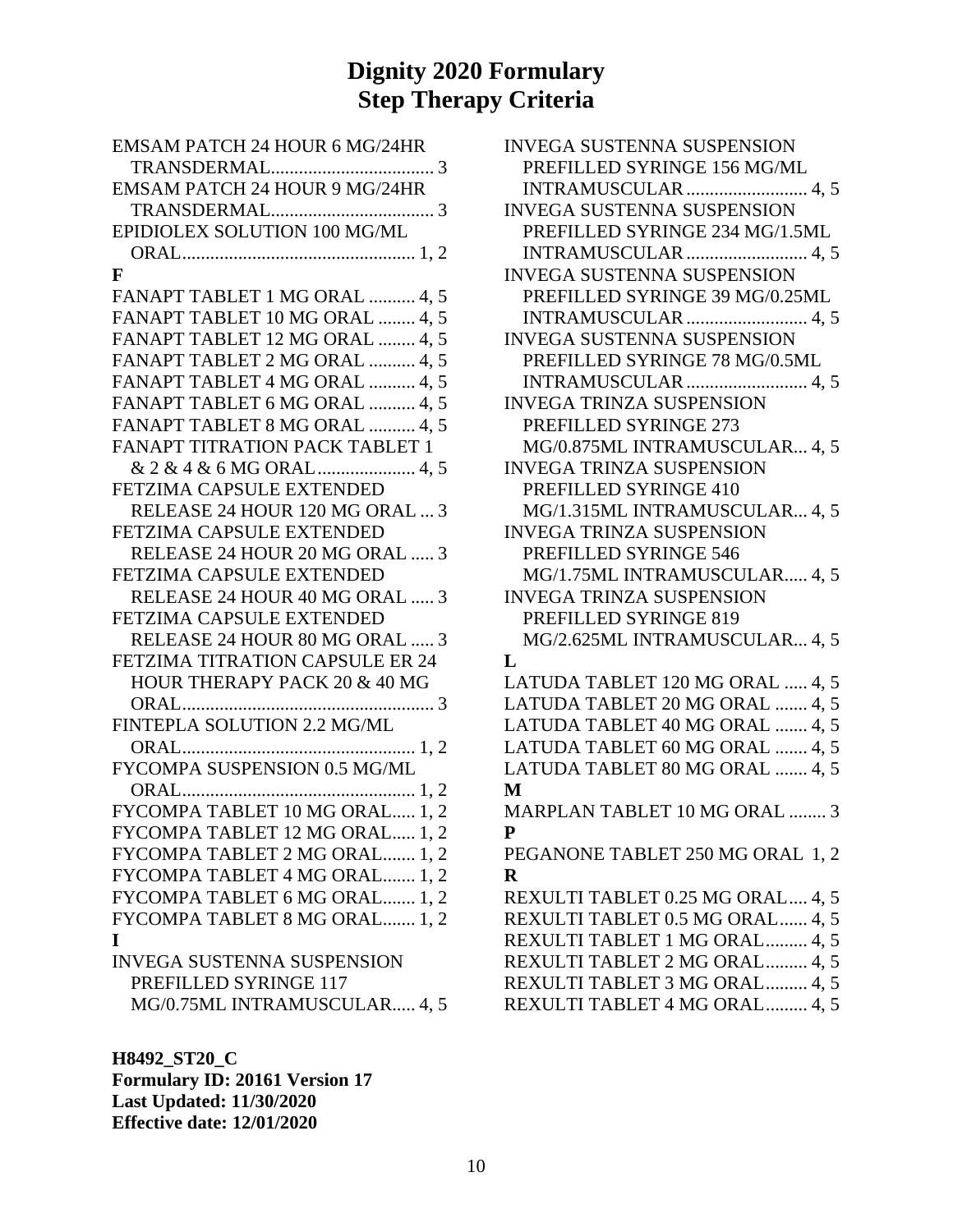| RISPERDAL CONSTA SUSPENSION      |
|----------------------------------|
| RECONSTITUTED ER 12.5 MG         |
| INTRAMUSCULAR  4, 5              |
| RISPERDAL CONSTA SUSPENSION      |
| RECONSTITUTED ER 25 MG           |
| . 5<br>INTRAMUSCULAR             |
| RISPERDAL CONSTA SUSPENSION      |
| RECONSTITUTED ER 37.5 MG         |
|                                  |
| RISPERDAL CONSTA SUSPENSION      |
| RECONSTITUTED ER 50 MG           |
|                                  |
| RYTARY CAPSULE EXTENDED          |
| RELEASE 23.75-95 MG ORAL  8      |
| RYTARY CAPSULE EXTENDED          |
| RELEASE 36.25-145 MG ORAL  8     |
| RYTARY CAPSULE EXTENDED          |
| RELEASE 48.75-195 MG ORAL  8     |
| RYTARY CAPSULE EXTENDED          |
| RELEASE 61.25-245 MG ORAL  8     |
| S                                |
| SAPHRIS TABLET SUBLINGUAL 10 MG  |
| . 5                              |
| SAPHRIS TABLET SUBLINGUAL 2.5    |
|                                  |
| SAPHRIS TABLET SUBLINGUAL 5 MG   |
|                                  |
| <b>SECUADO PATCH 24 HOUR 3.8</b> |
| MG/24HR TRANSDERMAL  5           |
| <b>SECUADO PATCH 24 HOUR 5.7</b> |
| MG/24HR TRANSDERMAL  5           |
|                                  |
| <b>SECUADO PATCH 24 HOUR 7.6</b> |
| MG/24HR TRANSDERMAL.<br>5        |
| SPRITAM TABLET DISINTEGRATING    |
| SOLUBLE 1000 MG ORAL  1, 2       |
| SPRITAM TABLET DISINTEGRATING    |
| SOLUBLE 250 MG ORAL  1, 2        |
| SPRITAM TABLET DISINTEGRATING    |
| SOLUBLE 500 MG ORAL  1, 2        |
| SPRITAM TABLET DISINTEGRATING    |
| SOLUBLE 750 MG ORAL  1, 2        |
| SYMPAZAN FILM 10 MG ORAL 1, 2    |

**H8492\_ST20\_C Formulary ID: 20161 Version 17 Last Updated: 11/30/2020 Effective date: 12/01/2020**

| SYMPAZAN FILM 20 MG ORAL 1, 2       |
|-------------------------------------|
| SYMPAZAN FILM 5 MG ORAL 1, 2        |
| Т                                   |
| TRINTELLIX TABLET 10 MG ORAL 3      |
| TRINTELLIX TABLET 20 MG ORAL 3      |
| TRINTELLIX TABLET 5 MG ORAL 3       |
| $\mathbf{V}$                        |
| VERSACLOZ SUSPENSION 50 MG/ML       |
| . 5                                 |
|                                     |
|                                     |
| VIIBRYD TABLET 10 MG ORAL  3        |
| VIIBRYD TABLET 20 MG ORAL  3        |
| VIIBRYD TABLET 40 MG ORAL  3        |
| VIMPAT SOLUTION 10 MG/ML ORAL 1,    |
| $\overline{2}$                      |
| VIMPAT TABLET 100 MG ORAL 1, 2      |
| VIMPAT TABLET 150 MG ORAL 1, 2      |
| VIMPAT TABLET 200 MG ORAL 1, 2      |
| VIMPAT TABLET 50 MG ORAL 1, 2       |
| VRAYLAR CAPSULE 1.5 MG ORAL  5      |
| VRAYLAR CAPSULE 3 MG ORAL  5        |
| VRAYLAR CAPSULE 4.5 MG ORAL  5      |
| VRAYLAR CAPSULE 6 MG ORAL  5        |
| <b>VRAYLAR CAPSULE THERAPY PACK</b> |
|                                     |
| X                                   |
| XCOPRI (250 MG DAILY DOSE)          |
| TABLET THERAPY PACK 50 & 200        |
|                                     |
| XCOPRI (350 MG DAILY DOSE)          |
| TABLET THERAPY PACK 150 & 200       |
|                                     |
| XCOPRI TABLET 100 MG ORAL  1, 2     |
| XCOPRI TABLET 150 MG ORAL  1, 2     |
| XCOPRI TABLET 200 MG ORAL  1, 2     |
| XCOPRI TABLET 50 MG ORAL  1, 2      |
| XCOPRI TABLET THERAPY PACK 14 X     |
| 12.5 MG & 14 X 25 MG ORAL 1, 2      |
| XCOPRI TABLET THERAPY PACK 14 X     |

150 MG & 14 X200 MG ORAL......... 1, 2